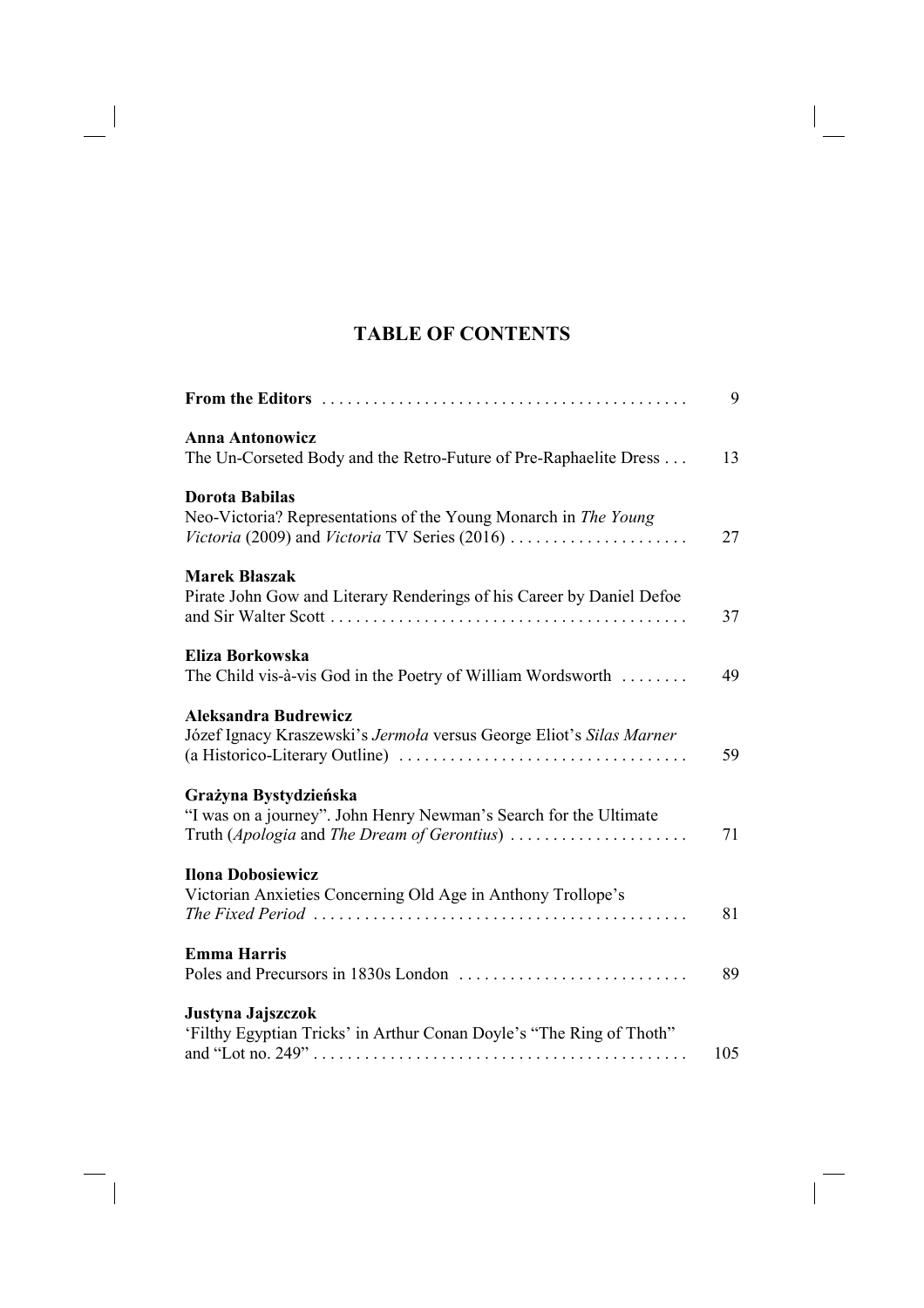| Voduo Voudolo |  |
|---------------|--|

| Anna Kędra-Kardela<br>Spaces that Haunt: Elizabeth Gaskell's "The Old Nurse's Story"                                                                                                                       | 115 |
|------------------------------------------------------------------------------------------------------------------------------------------------------------------------------------------------------------|-----|
| Katarzyna Kłosińska<br>The History of the Queen Margaret College Settlement in Glasgow                                                                                                                     | 125 |
| Katarzyna Kociołek                                                                                                                                                                                         | 133 |
| <b>Joanna Kokot</b><br>A Doppelganger or "the animal within me"? Robert Louis Stevenson's<br>Strange Case of Dr. Jekyll and Mr. Hyde $\ldots \ldots \ldots \ldots \ldots \ldots \ldots$                    | 145 |
| <b>Barbara Kowalik</b><br>The Leaf Motif: Tolkien's Tree and Leaf vs. Ruskin's The Nature                                                                                                                  | 157 |
| Katarzyna Kozak<br>"This place has more stairs than the Museum of Natural Philosophy" –<br>the Imaginary World of Stephen Hunt's The Court of the Air                                                      | 169 |
| Anna Krawczyk-Łaskarzewska<br>The Smiling Daughters of Darkness: Visual Reimaginings of Joseph                                                                                                             | 179 |
| Lucyna Krawczyk-Żywko<br>The Hunt is On: Inter- and Paratextuality in The Autobiography<br>of Jack the Ripper $\ldots \ldots \ldots \ldots \ldots \ldots \ldots \ldots \ldots \ldots \ldots \ldots \ldots$ | 189 |
| Ewa Kujawska-Lis                                                                                                                                                                                           | 199 |
| <b>Monika Mazurek</b><br>"Did Guy Fawkes ever live?": Evolving Perspectives on the Figure<br>of Guy Fawkes in Victorian Literature                                                                         | 211 |
| <b>Heather Negrón</b><br>Dis-abled Bodies: Disability and Vulnerability in Mary Shelley's                                                                                                                  | 219 |